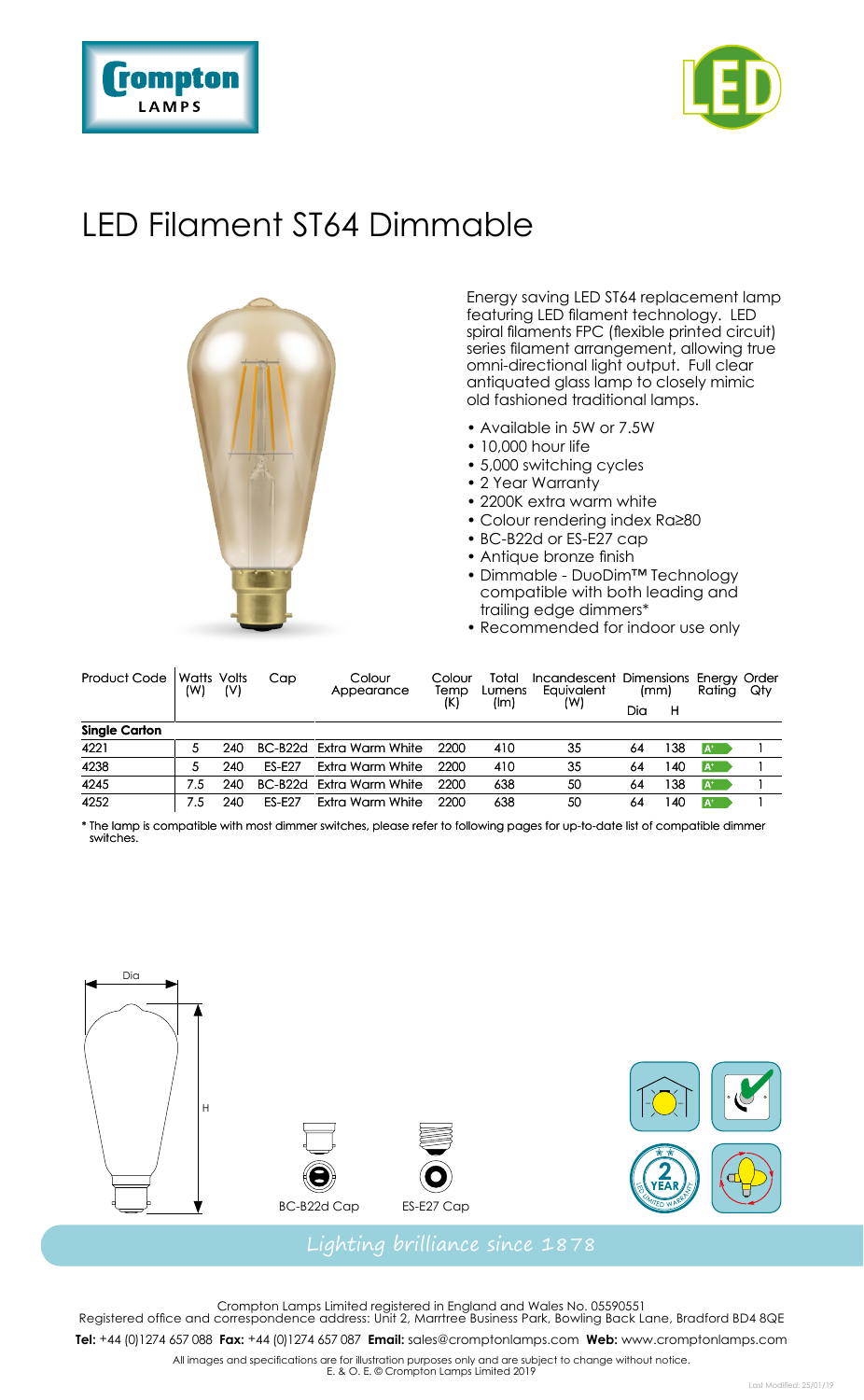



### 5W LED Filament ST64 Dimmable Part Codes: 4221, 4238



The below table is designed to help you choose a suitable dimmer switch for your Crompton Lamp dimmable product. Crompton Lamps have extensively tested the below dimmer switches to evaluate their dimming function and to make sure the dimmer switch meets our dimming compatibility standards.

All compatible dimmer switches may require low end trimming.

For guidelines on dimmer switches not listed below, or for more information please contact Crompton Lamps.

| Manufacturer | Dimmer Model      | Dimmer<br>Wattage | Dimmer<br>Type | Lamps Tested<br>Per Circuit | <b>Notes</b>           |
|--------------|-------------------|-------------------|----------------|-----------------------------|------------------------|
| Aurora       | AU-DSP401         | 60W-400W          | Leading        | $1 - 3$                     | Steps from 0-30%       |
| Aurora       | AU-DSP651         | 75W-650W          | Leading        | $1-3$                       | Steps from 0-30%       |
| Aurora       | AU-DSP400X        | 60W-400W          | LED            | $1 - 3$                     | Does not dim below 5%  |
| Danlers      | <b>DSS1D 250W</b> | 40W-250W          | Leading        | $1 - 3$                     | Steps from 0-30%       |
| Danlers      | DP1D 400WIFT      | 60W-400W          | Leading        | $1 - 3$                     | Steps from 0-30%       |
| Danlers      | <b>DPDLED</b>     | 5W-250W           | Leading        | $1 - 3$                     | Steps from 0-30%       |
| MK.          | K4511xxxLV        | 40W-220W          | Leading        | $1 - 3$                     | Does not dim below 30% |
| MK.          | K1521 WHILV       | 40W-300W          | Leading        | $1 - 3$                     | Does not dim below 50% |
| MK.          | K1524WHILV        | 40W-300W          | Leading        | $1 - 3$                     | Does not dim below 50% |
| Zano         | ZANOMO500         | 11W-50W           | Leading        | $1 - 3$                     | Steps from 0-20%       |
| Varilight    | V-Pro JQP401W     | 10W-400W          | Trailing       | $1 - 3$                     | Does not dim below 40% |
| Varilight    | V-Pro JQP252W     | 10W-250W          | Trailing       | $1 - 3$                     | Does not dim below 40% |
| Eaton        | P9131             | 60W-250W          | Leading        | $1 - 3$                     | Steps from 0-40%       |

The below list of dimmer switches have also been tested by Crompton Lamps and do not meet our dimming compatibility standards. Crompton Lamps does not recommend the use of any of the below dimmer switches as they may cause lamp/dimmer failure.

Danlers: DSS1D 400W, DQDGDEU400W

Crompton Lamps Limited registered in England and Wales No. 05590551 Registered office and correspondence address: Unit 2, Marrtree Business Park, Bowling Back Lane, Bradford BD4 8QE **Tel:** +44 (0)1274 657 088 **Fax:** +44 (0)1274 657 087 **Email:** sales@cromptonlamps.com **Web:** www.cromptonlamps.com

All images and specifications are for illustration purposes only and are subject to change without notice. E. & O. E. © Crompton Lamps Limited 2019